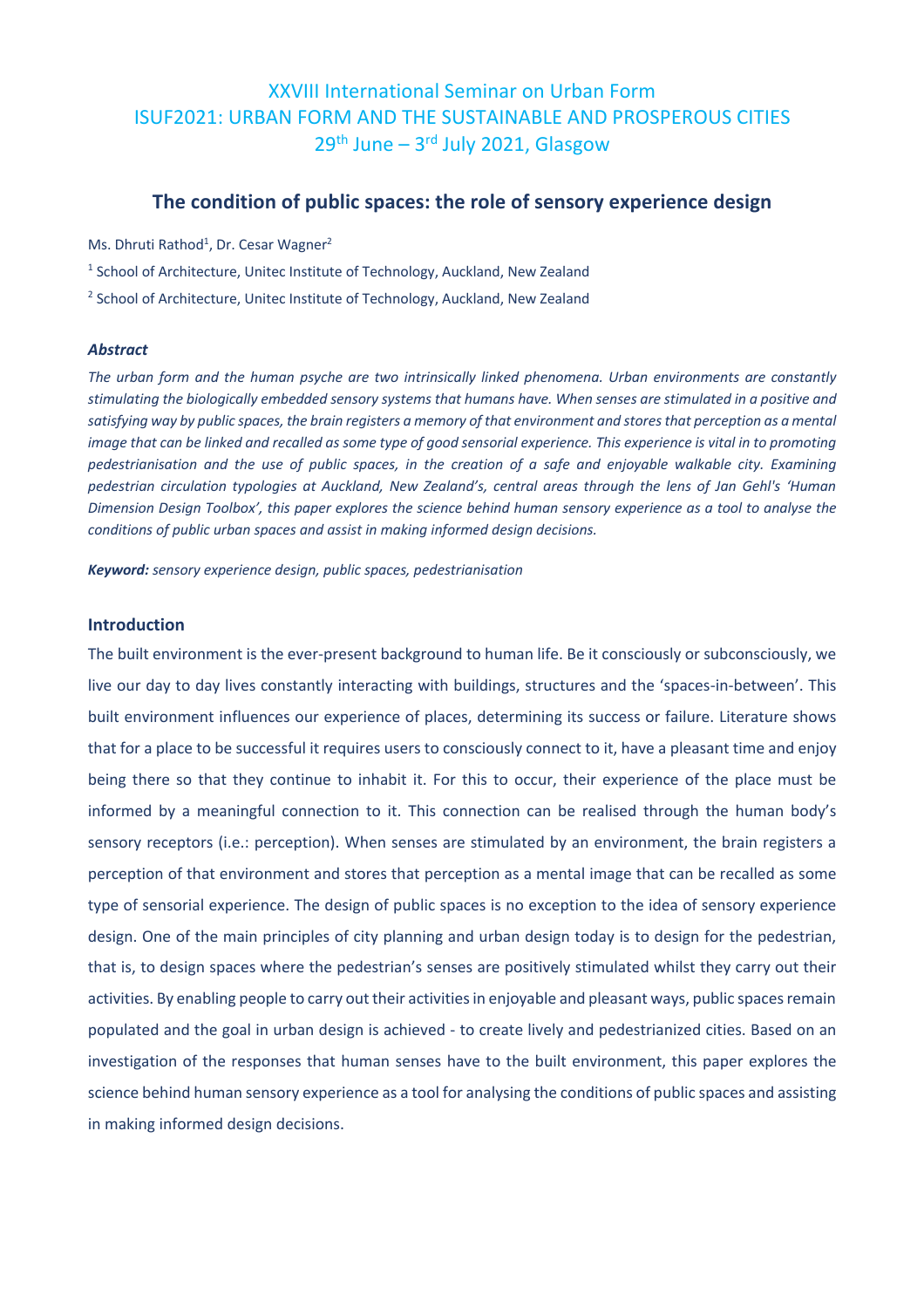# **Experiencing environments**

# **Senses and perception**

To perceive, is "the ability to see, hear, or become aware of something through the senses." (OUP, 2019c). The human body contains a number of sensory organs that are constantly being stimulated by the external environment. Each sense has its own specific stimuli and so different elements of the external environment affect different senses. When the sensory receptors of sense organs are stimulated, the nervous system reacts and produces a response to the stimuli - a perception. The fact that the senses and perception are 'hardwired' into the human anatomy makes this an integral consideration in the design of public spaces - as Juhani Pallasmaa (2012, pp. 12) succinctly concludes: "Our contact with the world takes place at the boundary line of the self through specialised parts of our enveloping membrane."**.** Ancient philosophy defined the human senses as having their own sense organ. Sight, sound, smell, taste, and touch were the five basic senses derived based on this definition. Contemporary philosophers, however, no longer consider these the only senses. John M. Henshaw (2012a; 2012b), author of *A Tour of the Senses: How your Brain Interprets the World,* redefines a sense as having a different sensory receptor (not a different organ). Based on his studies, Henshaw, proposes the inclusion of four additional senses: balance, temperature, proprioception (body awareness), and pain. These four additional senses are also included in the broader literature of other authors (e.g.: Dubin and Patapoutian, 2010; Jänig, 2018). Thus, by definition, the senses are the way that people perceive the world around them, making them closely linked to the way we experience the built environment.

#### **Actions informing experience**

While it is fact that all humans have these senses for their nervous system to respond to, it is critical to note that responses between individuals are not identical. This is because people's responses are based on their own experiences. An experience is defined as "an event or occurrence which leaves an impression on someone." (OUP, 2019a). Buildings, structures and the 'spaces-in-between' are the ever-present elements that form the cities people live in. Due to the constant interaction with these elements, every experience that a person has is influenced by this built environment. The term 'interaction' is important here. It is not only the presence of these elements that form experiences, but also the actions that they encourage people to perform that are the primary experience enablers (Pallasmaa and MacKeith, 2012). The elements of the built environment are not merely idle objects, they are interactive objects that people perform activities with (e.g.: benches and stairs to step on or sit on; windows enabling seeing and doors enabling threshold crossing). Juhani Pallasmaa (2011, pp. 123) discusses this idea in his text *The Embodied Image: Imagination and Imagery in Architecture*, where he concludes that people's actions are what form their architectural experiences. Whilst there are a number of factors that influence experiences, it is ultimately a human being's actions in a place that influence experience the most. It is therefore critical that these actions and especially the freedom to perform them are enabled in the design of successful urban spaces.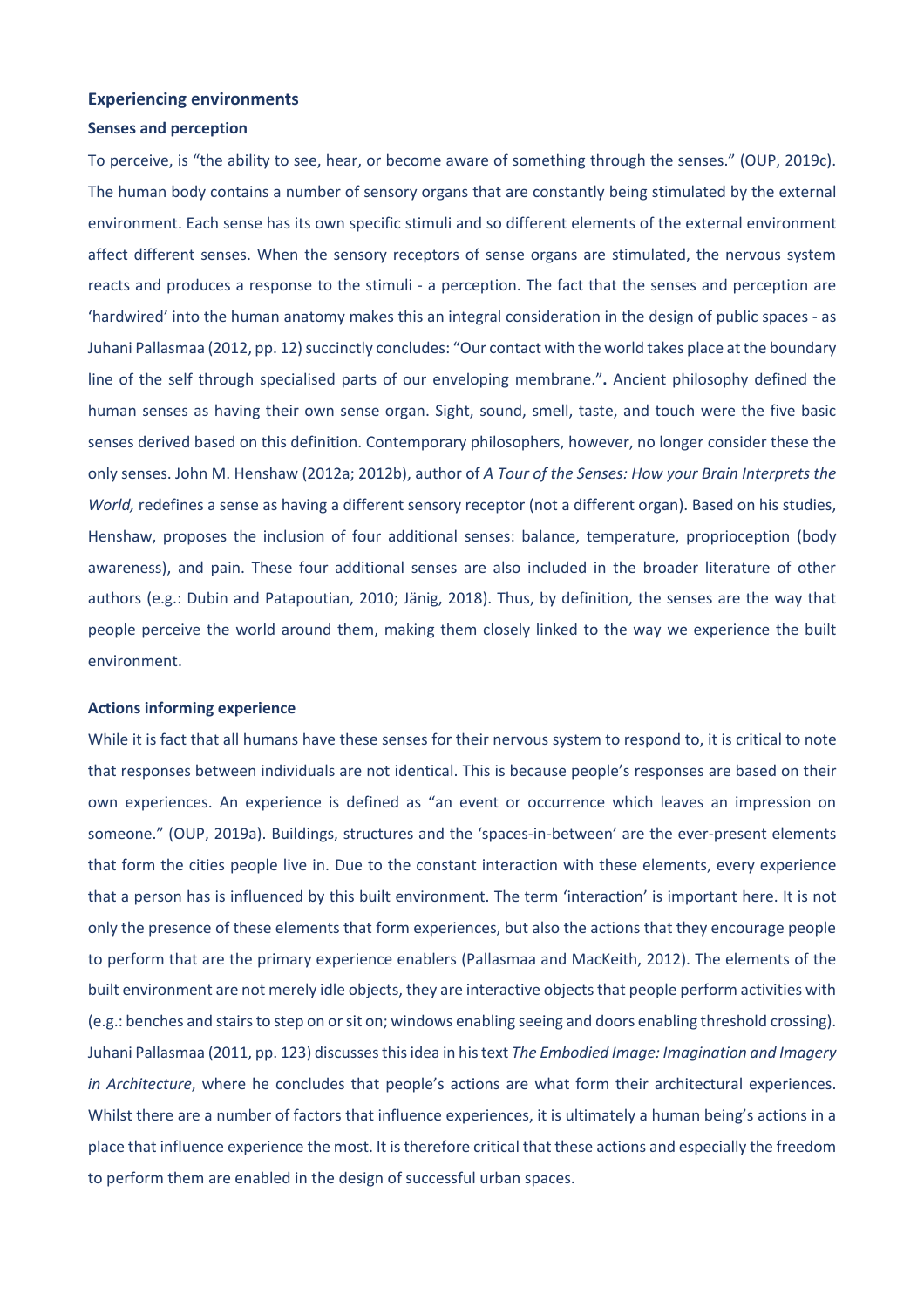#### **Multi-sensory design**

It has been established that the way people perceive the world is through their senses. It has also been established that people's actions are what inform their experiences the most. Both perception and experience are closely linked, as they are two forms of mental imagery created by the external environment. When the architectural intent is to improve user experiences, designing a multi-sensory place that evokes positive mental imagery becomes the task. Kevin Lynch (1960, pp. 9), in his book *The Image of the City*, discusses the idea of imageability of place and states that this is possible when the physical elements of that place have a higher probability of "evoking a strong image in any given observer.". Images are a composition of all senses in operation and a strong image is vivid and coherent after the interaction with the place (Ibid., pp. 2). Vividness and coherence encourage people to enjoy a place, to connect, and then want to return to it because of this meaningful connection (Ibid., pp. 118) - this makes multi-sensory design crucial to enabling positive imageability of places. Juhani Pallasmaa and Edward Hall both discuss multi-sensory design theory. In each of their writings, they collectively describe the need for multi-sensory design in architecture because our bodies are naturally in constant dialogue with the environment. To design a place as multi-sensory, it is necessary for elements to stimulate the senses in a meaningful way. The effect that elements have on the nine senses must be considered and evaluated.

# **Pedestrian environments**

#### **The human dimension**

Jane Jacobs' (1958) seminal article**,** *Downtown is for People***,** suggested planners consider designing cities for how people actually use them. In *The Death and Life of Great American Cities*, Jacobs (1964, pp. 37) also advocated that people as pedestrians needed to be in the streets to give life to the city - if they didn't occupy the streets, the city would die. To get people in the streets - to make the city lively - people needed to feel safe and stimulated enough to use them because "the sight of people attracts still other people.". In *Cities for Peopl*e (2010, pp. 6), Jan Gehl states that cities need to be designed for the human dimension so that they become not only safe, but lively, sustainable and healthy for pedestrians. Both Jacobs and Gehl insist on the need for safety, but safety from what? In his book*,* Gehl introduces a 'Human Dimension Design Toolbox' (Table 1), where he indicates that pedestrians require protection against traffic and accidents, crime and violence, and unpleasant sensory experiences. Categorised into three sections - protection, comfort and delight - this toolbox introduces twelve human dimension criteria, as a guide to designing the urban environment. These criteria allow for the basic human psychological and safety needs to be fulfilled. In public spaces, the pedestrian should be allowed the opportunities to: walk; stand and stay; sit; see; talk and listen; and play and exercise. William H. Whyte (1980, pp. 28), in his vigorous studies of public spaces, identifies, like Gehl, sitting as an essential activity. Regardless of whether it is considered in the design or not "people tend to sit most where there are places to sit.".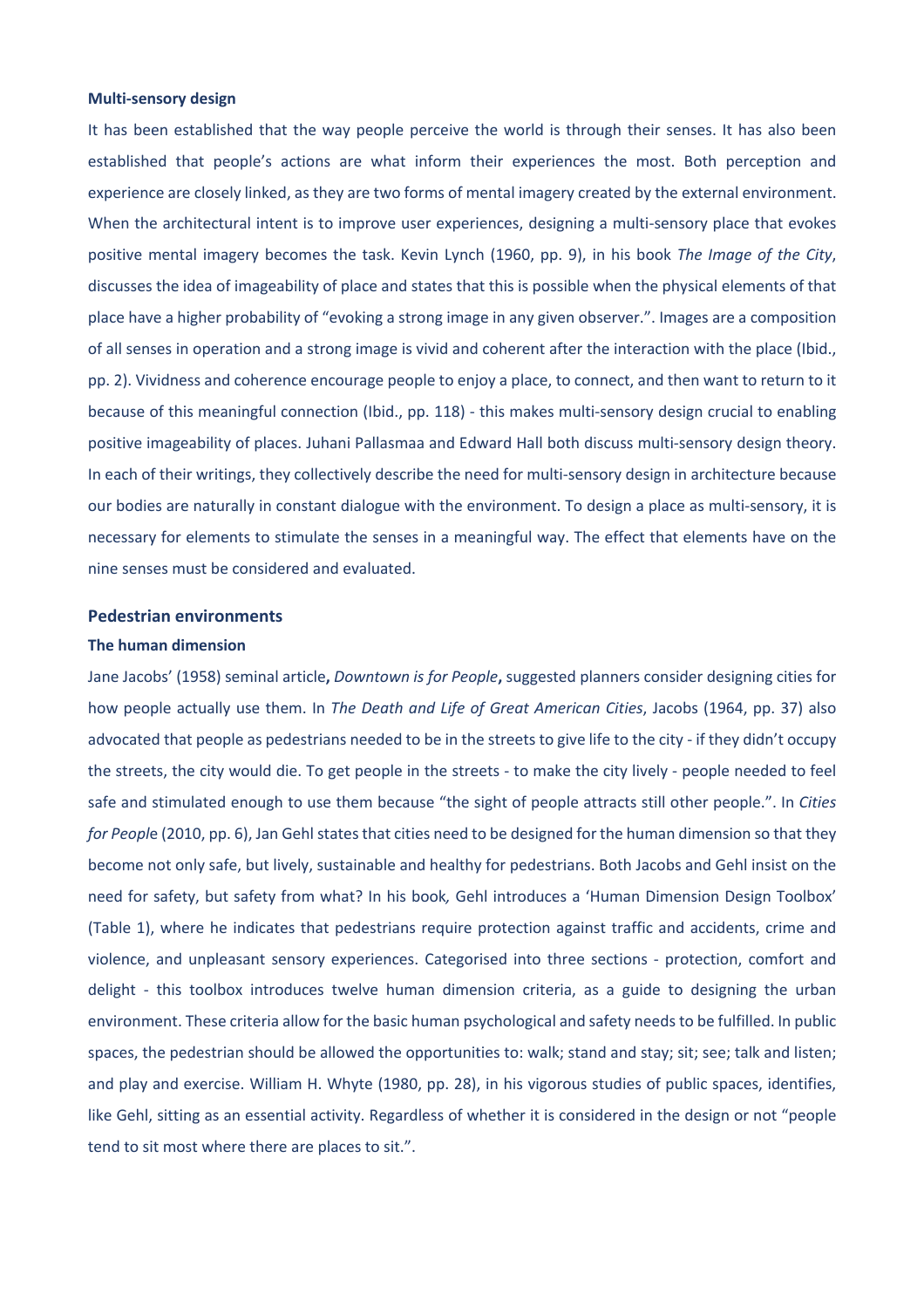**Table 1. Jan Gehl's Human Dimension Design Toolbox. (Source: Gehl, 2010).**

| <b>Protection</b> | <b>Protection against traffic and</b><br>accidents - Felling Safe:<br>- Protection for pedestrians<br>- Eliminating fear of traffic                            | Protection against crime and<br>violence - Felling secure:<br>- Lively public realm<br>- Eyes on the street<br>- Overlapping functions day and<br>night<br>- Good lighting | Protection against unpleasant sensory<br>experiences:<br>- Wind<br>- Rain/snow<br>- Cold/hear<br>- Pollution<br>- Dust, noise, glare                                 |
|-------------------|----------------------------------------------------------------------------------------------------------------------------------------------------------------|----------------------------------------------------------------------------------------------------------------------------------------------------------------------------|----------------------------------------------------------------------------------------------------------------------------------------------------------------------|
| <b>Comfort</b>    | <b>Opportunities to walk:</b><br>- Room for walking<br>- No obstacles<br>- Good surfaces<br>- Accessibility for everyone<br>- Interesting façades              | <b>Opportunities to stand/stay:</b><br>- Edge effect/attractive zones for<br>standing/staying<br>- Supports for standing                                                   | <b>Opportunities to sit:</b><br>- Zones for sitting<br>- Utilizing advantages: view, sun, people<br>- Good place to sit<br>- Benches for resting                     |
|                   | <b>Opportunities to see:</b><br>- Reasonable viewing distances<br>- Unhindered sightlines<br>- Interesting views<br>- Lighting views<br>- Lighting (when dark) | <b>Opportunities to talk and listen:</b><br>- Low noise levels<br>- Street furniture that provides<br>"talkscapes"                                                         | <b>Opportunities for play and exercise:</b><br>- Invitations for creativity, physical<br>activity, exercise and play<br>- By day and night<br>- In summer and winter |
| <b>Delight</b>    | Scale:<br>- Buildings and spaces designed<br>to human scale                                                                                                    | Opportunities to enjoy the<br>positive aspects of climate:<br>- Sun/shade<br>- Heat/coolness<br>- Breeze                                                                   | <b>Positive sensory experiences:</b><br>- Good design and detailing<br>- Good materials<br>- Fine views<br>- Trees, plans, water                                     |

As a criterion, seeing is a rather complex senses because it relates to more than just what is in your field of vision - the seeing sense significantly influences your perception, experience and sense of place (Carmona *et al*, 2010). Walking is the most referenced criteria because it is what a majority of pedestrians do - they walk. Vicente del Rio (2016, pp. 67), in his article on urbanity and the flâneur, states that "we are only able to fully enjoy urbanity and a city's urban design qualities through our daily experience and explorations and, most certainly, walking.". It is therefore imperative that the activity of walking is comfortable and inclusive for everyone. Considering scale, the positive aspects of climate, and positive sensory experiences, the third section of Gehl's toolbox enables pedestrians to feel delighted in urban spaces - they should take pleasure in being there so that they continue to populate these spaces. Pedestrians experience the urban environment in the closest proximity and therefore it is important that these physical aspects are considered, because, where pedestrians do not feel protected, comfortable and delighted, they will feel as if they do not belong there; they will be unable to create positive images or meaningful connections and so they will not have the desire to return to those spaces.

## **Pedestrian circulation typologies**

Public spaces consist of a number of different pedestrian circulation typologies that link up with each other to enable a constant flow of pedestrian activity through the urban environment. For the purpose of this study, we will examine three pedestrian circulation typologies: Streetscapes; Open Spaces; and Integrated Thoroughfares. It is important to understand what defines these typologies, so that an investigation into the existing conditions of these different types of spaces can occur: a) **Streetscapes** - are linear spaces with a flow of traffic, either vehicular and pedestrian or only pedestrian; b) **Open Spaces** - are large, public, non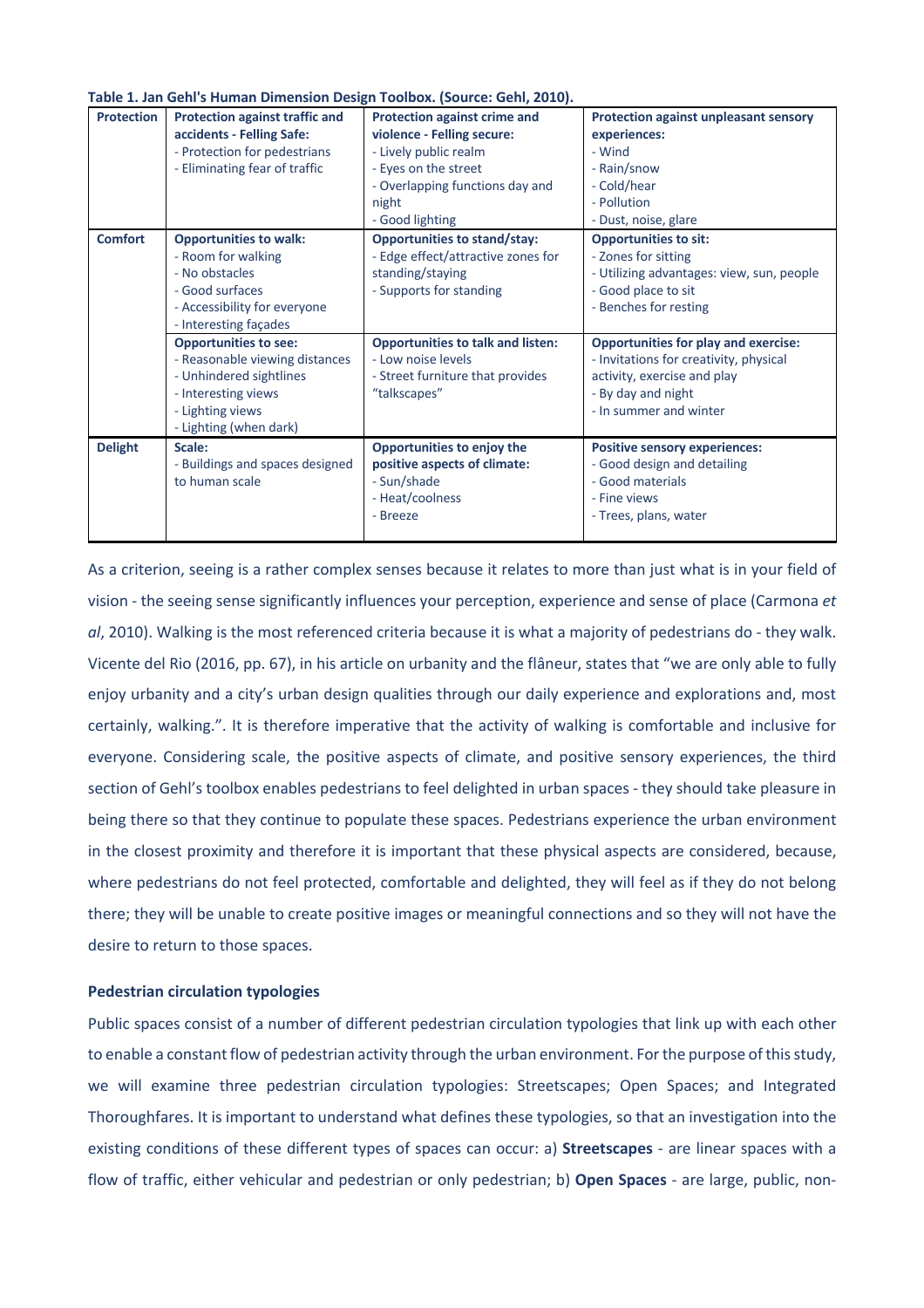linear spaces where pedestrians can stop and stay or pass through; c) **Integrated Thoroughfares** - are pedestrian links that have been specifically designed to run through a building or development.

# **Research methodology and findings**

The interest of this study lies in public spaces and how they can be designed to enhance pedestrians' sensory experience. This prompts the idea of investigating existing urban spaces to determine what makes some spaces more successful - more stimulating and meaningful - than others. Human dimension has been established as crucial to the design of public spaces and so, Jan Gehl's "Human Dimension Design Toolbox" becomes a valuable asset in their analysis and development. For this study, a total of 31 urban spaces located in Auckland city's CBD and fringe areas were analysed. The sites were selected based on their general 'pedestrian-friendly' identities. Each site was categorised into one of the three circulation typologies and then examined using Gehl's toolbox criteria. For the purpose of this brief article, and to illustrate the methodology used in the full study, only a small sample of the investigated sites are included here.

#### **Streetscapes**

Varying sense of enclosure was a common element found among this type of site. In a number of the streetscapes, the proportions of the space between the edges of the streetscape changed as the whole length of it was travelled. Proportions of space are linked to a person's sense of enclosure and so this variation in space allows for a person's senses to be constantly engaged and reacting to the different stimuli. It is noted that the streetscape or footpath widths are always wide enough to accommodate high pedestrian foot traffic (Table 2).

|                                                  | <b>Site 5: Fort Street</b>                   | Site 8: Vulcan Lane                                       |  |  |
|--------------------------------------------------|----------------------------------------------|-----------------------------------------------------------|--|--|
| <b>Walking</b>                                   | 375m length; shared zone and sidewalk        | 99m full length; 2 sections; pedestrians only; straight,  |  |  |
|                                                  | sections; flat; winding road, bend; rhythm   | ramped; pedestrian crossing separates two sections        |  |  |
|                                                  | interruptions - cars, crossings; 4 sections. | (breaks walking rhythm); one wide section, one narrow.    |  |  |
| Seeing                                           | Obstructed views width wise in some          | Can see full length of each section; narrow street can be |  |  |
|                                                  | sections; can see full length of sections.   | obstructed when lots of people; well-lit at night.        |  |  |
| <b>Standing / Staying</b>                        | Façade niches and walls; street furniture.   | Few building niches and edges.                            |  |  |
| Benches along edges.<br><b>Sitting</b>           |                                              | Benches down centre of wide section; lots of exterior     |  |  |
|                                                  |                                              | café, restaurant, bar seating along edges.                |  |  |
| Talking / Listening<br>Constant vehicle traffic. |                                              | No cars through, only perpendicular at the ends; lots of  |  |  |
|                                                  |                                              | chatter at café, restaurant, bar seating.                 |  |  |
| <b>Climate Protection</b>                        | Canopies on both sides almost whole          | Narrowness means shading; canopies for walking under      |  |  |
|                                                  | length; east-west orientation, one side      | but limited because used for dining seating.              |  |  |
|                                                  | shaded more.                                 |                                                           |  |  |
| <b>Safety &amp; Security</b>                     | Restaurants, bars, hostels activate day and  | Lighting from bars and restaurants in one section;        |  |  |
|                                                  | night; consistent flow of people; mostly     | narrow section is dark at night, light from few dining    |  |  |
|                                                  | good visibility; cars.                       | places only.                                              |  |  |
| <b>Observations</b>                              | Flat and winding; interrupted<br>walking     | Day and night activation; sense of enclosure varies;      |  |  |
|                                                  | rhythm; continuous canopies; day and night   | straight and ramped; outdoor dining.                      |  |  |
|                                                  | activation; outdoor dining.                  |                                                           |  |  |

|  |  |  | Table 2. Table Example of data collected for the streetscapes typology. |  |
|--|--|--|-------------------------------------------------------------------------|--|
|--|--|--|-------------------------------------------------------------------------|--|

Another common element was the lack of canopies or protection from undesirable weather. When the buildings that line streetscapes do not provide canopies, pedestrians need to provide their own means of protection from undesirable weather and when they do not have these means to protect themselves, they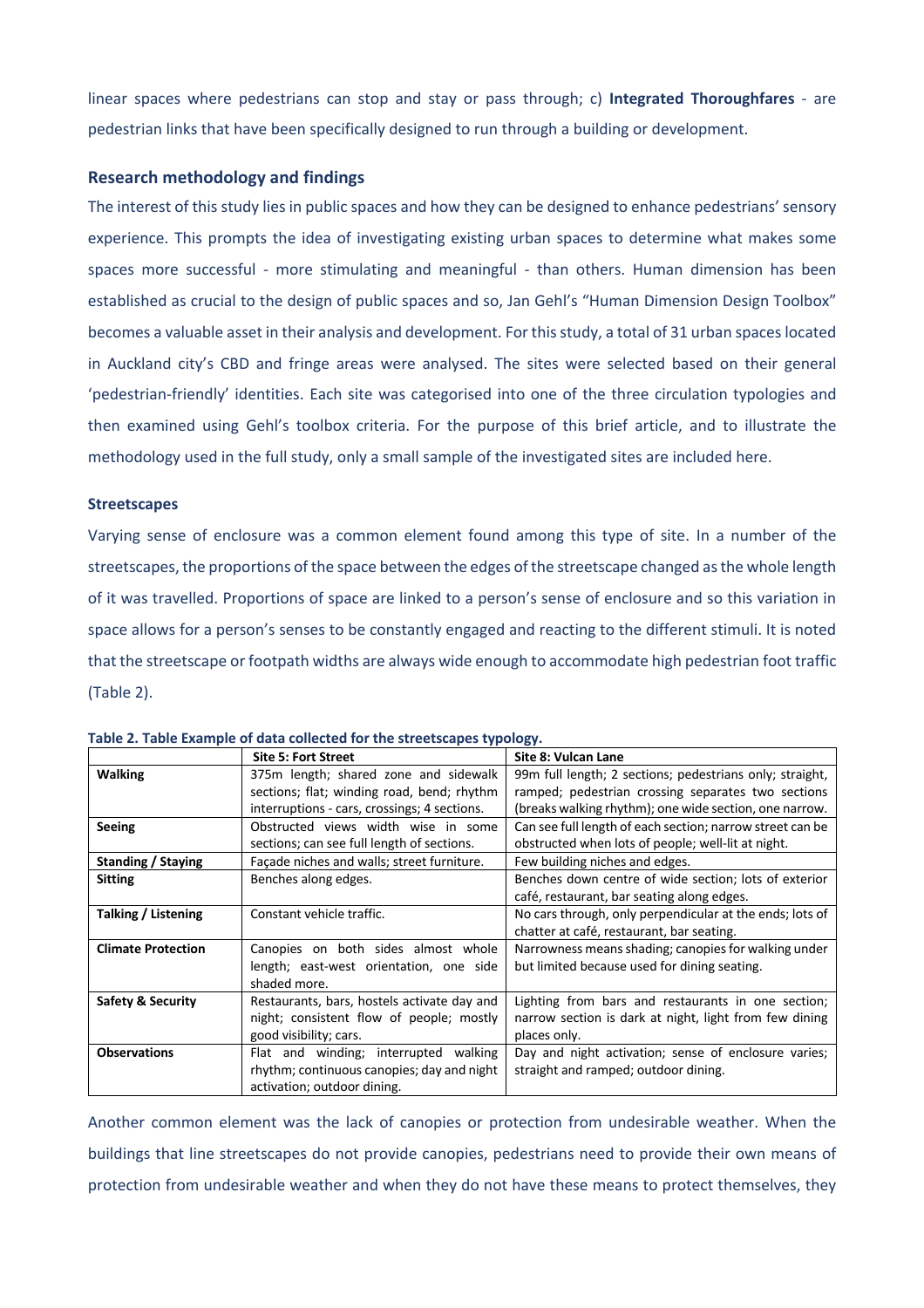may become restricted in the streetscapes they can use to walk. Feeling secure in streetscapes is of importance to pedestrians - where people feel safe, they will use a street. Activation of streetscapes during the day and at night was a common theme found in the sites that established a sense of security. While this is not to do with physical qualities of the streetscape itself, it highlights the importance of what the edges the interfaces - of the streetscapes do. A mixture of different functions that have varying operating hours allow for there to be a constant people presence which attracts people to use a space.

#### **Open spaces**

Grass lawns and large trees provide places in open spaces for people to stop. Grass lawn, with or without furniture, provides a place to sit or play. Large trees provide places to sit or stand under because of their ability to shelter and provide shade. Water features were found in four of the six open spaces analysed. People like the look, sound and feels of water (Whyte, 1980, pp. 47-48), it can entice people to stop in an open space for the purpose of enjoying the sensory experiences it stimulates (Table 3).

|                                                                                               | Site 14: Takutai Square                                                                                                  | Site 15: Freyberg Place                                                                                                         |  |  |
|-----------------------------------------------------------------------------------------------|--------------------------------------------------------------------------------------------------------------------------|---------------------------------------------------------------------------------------------------------------------------------|--|--|
| <b>Walking</b>                                                                                | Wide walkway down centre and all edges;<br>flat; only two small steps one side;<br>purposeful and leisurely walking.     | Utilised as a thoroughfare; purposeful and leisurely<br>walking; flat, ramped.                                                  |  |  |
| <b>Seeing</b>                                                                                 | Generally unobstructed views; can see<br>across whole space; furniture, trees,<br>columns can obstruct views at times.   | Trees are obstructive.                                                                                                          |  |  |
| Standing / Staying                                                                            | Colonnade to one edge; columns; street<br>edges; trees.                                                                  | Colonnade to one edge; columns; street edges; trees.                                                                            |  |  |
| <b>Sitting</b><br>Lawn with seasonal furniture; bollards;<br>large rocks; tables with chairs. |                                                                                                                          | Stepped seating; benches around trees; seating all at<br>edges of space; performances in space encourage an<br>audience to sit. |  |  |
| Talking / Listening                                                                           | 3 short secondary roads around (less<br>traffic); construction noise; fountain creates<br>intermittent sound.            | 2 roads to edges but are secondary/shared so have less<br>traffic; fountain creates constant noise.                             |  |  |
| <b>Climate Protection</b>                                                                     | Completely<br>uncovered<br>space;<br>one<br>colonnade edge for shelter; pleasant and<br>enjoyable space in good weather. | Covered canopy / colonnade; uncovered, no use in rain,<br>otherwise enjoyable; large trees provide shade.                       |  |  |
| <b>Safety &amp; Security</b>                                                                  | Lots of people in daytime; well-lit at night;<br>restaurant, bars, clubs activate at night.                              | Well-lit at night; functions around area enable use at<br>night - hotel, bars, restaurants, clubs.                              |  |  |
| <b>Observations</b>                                                                           | Lawn; fountain; colonnade; seating and<br>furniture; active edges.                                                       | Stepped seating; colonnade; fountain; active edges; big<br>trees; day and night activation.                                     |  |  |

# **Table 3. Example of data collected for the open space typology.**

The open spaces analysed all provide seating in varying capacities and contexts, this subsequently affects the usage of the seating. Benches provided at the edges of the spaces allow people to linger in the space while not drawing attention to themselves. Stepped seating has the ability to draw crowds in open spaces. In the spaces analysed, when the weather permits, office workers flock to the steps to enjoy their lunch. This type of seating also facilitates audiences to sit when there is some form of entertainment occurring in the space. Isolated seating, that is seating in the middle of the open space, tended to be neglected, again the mentality of not wanting to draw attention plays a role in this. There was a majority across the sites in terms of how the open space was accessed by pedestrians. Almost all of the sites had edge access, only one site had point access. Where sites had edge access, a pedestrian could enter the space from any point along that edge.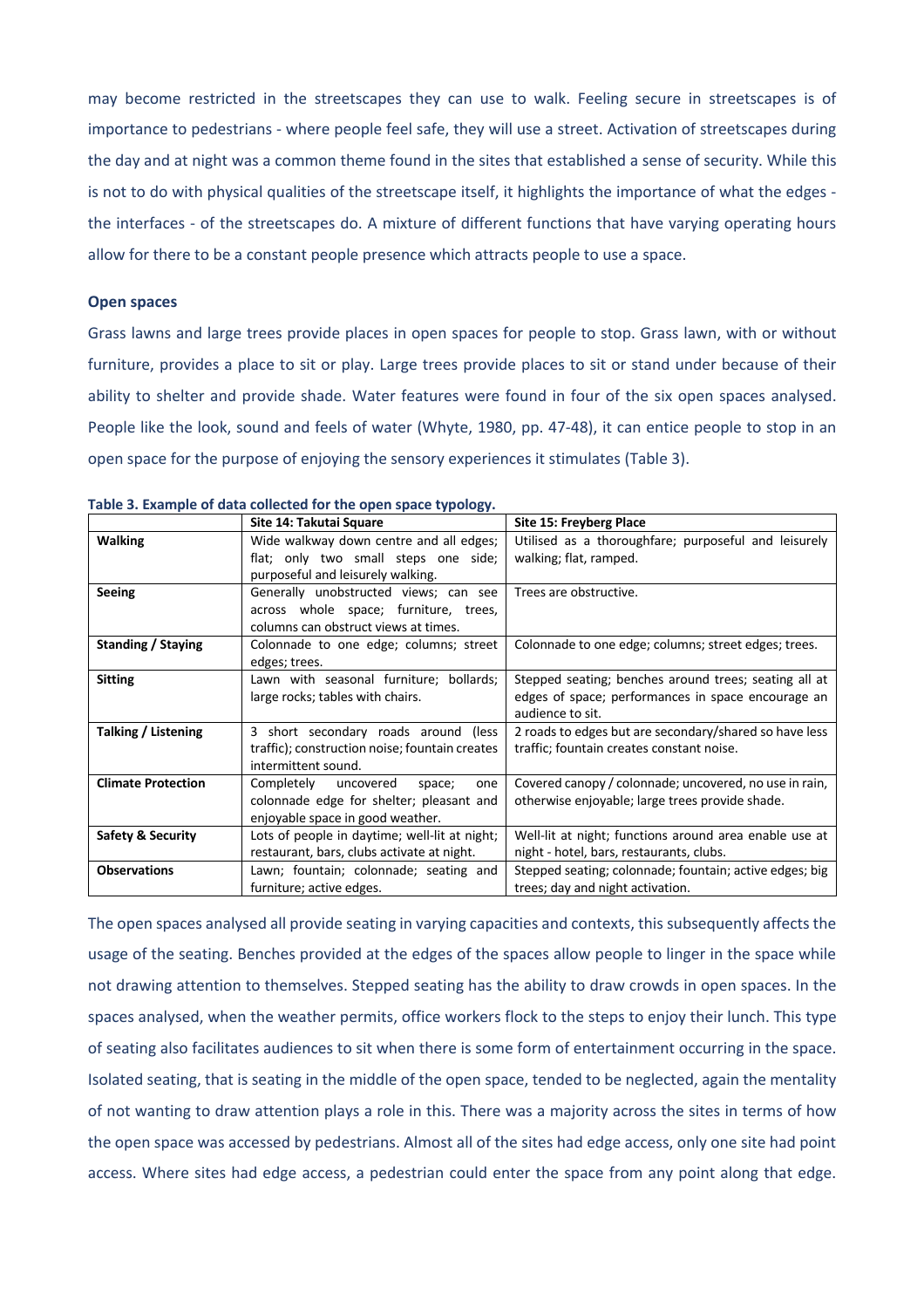Point access means that there is a point location along an edge that pedestrians must use as the threshold to enter the space. The benefit of edge access is that it can be more welcoming to pedestrians because there would be less ambiguity over how, where and by whom a space can be used. To ensure around-the-clock activation of the space, the provision of multiple functions with varying operating hours in the vicinity of the space, is necessary. Occasional pop-up events within open space were another identified means of activation.

#### **Integrated thoroughfares**

Due to the ambiguity involved in whether integrated thoroughfares are public or private, the necessity to express this visually becomes important. Where the sites were publicly accessible, entries were open and unrestrictive. This enables pedestrians to feel free to include routes through buildings or developments in their journeys. Integration with architecture enables thoroughfares to be either interior, exterior or a combination of both. The analysed sites show a majority of the thoroughfares as interior spaces - the benefit of these, is that they provide a protected circulation space for pedestrians. Where a thoroughfare was exterior, there was minimal protection from weather but the surveillance of the space by people was high due to visual connections between the building and the thoroughfare. With a majority of the thoroughfares being interior, the qualities of light in the space becomes important because of the physical separation from the natural light outside. Of the analysed spaces, some were bright and full of light whilst others were dim and dark. These qualities were found to be reflective of the functions that the architecture or developments catered for. In most cases, where there were bars and restaurants, artificial lighting was used to allow for the moody (dim) ambience of these functions to be achieved. Where the spaces were for retail and public facilities, the integrated thoroughfares were bright with natural daylight allowed to enter through glass roofs. Access to or activation of the thoroughfares was often found to end when the operating hours of the functions in the building or development were over. Retail, restaurants, and offices dictated earlier closing than thoroughfares with bars or apartments. By implementing these functions, into integrated thoroughfares, life in the city 'after hours' can be encouraged (Table 4).

|                                            | <b>Site 25: Chancery Square</b>                                                                                                                                       | Site 30: Lot 3, Ponsonby                                                                                                      |  |
|--------------------------------------------|-----------------------------------------------------------------------------------------------------------------------------------------------------------------------|-------------------------------------------------------------------------------------------------------------------------------|--|
| <b>Walking</b>                             | Stairs at one end, flat at two ends and paths;<br>multi-choice.                                                                                                       | Straight and flat.                                                                                                            |  |
| <b>Seeing</b>                              | Centre is always visible; choice of paths<br>visible.                                                                                                                 | Path entries are almost hidden and narrowness limits<br>what can be seen from outside; can only see when<br>inside the space. |  |
| Standing / Staving                         | Building edges.                                                                                                                                                       | Too narrow; courtyard space.                                                                                                  |  |
| <b>Sitting</b><br>Benches; dining seating. |                                                                                                                                                                       | Restaurant seating; bench seating in one of the paths;<br>courtyard seating.                                                  |  |
| <b>Climate Protection</b>                  | Open to sky; some glass canopies.                                                                                                                                     | Open to sky.                                                                                                                  |  |
| Safety & Security                          | Mixture of uses allows for around the clock<br>activation.                                                                                                            | Gated, closed after hours.                                                                                                    |  |
| <b>Observations</b>                        | Changing space proportions; exterior; narrow, hidden;<br>Changing space<br>proportions;<br>exterior;<br>semi-public; destination and thoroughfare.<br>visible centre. |                                                                                                                               |  |

| Table 4. Example of data collection for the integrated thoroughfare typology. |  |  |  |
|-------------------------------------------------------------------------------|--|--|--|
|                                                                               |  |  |  |